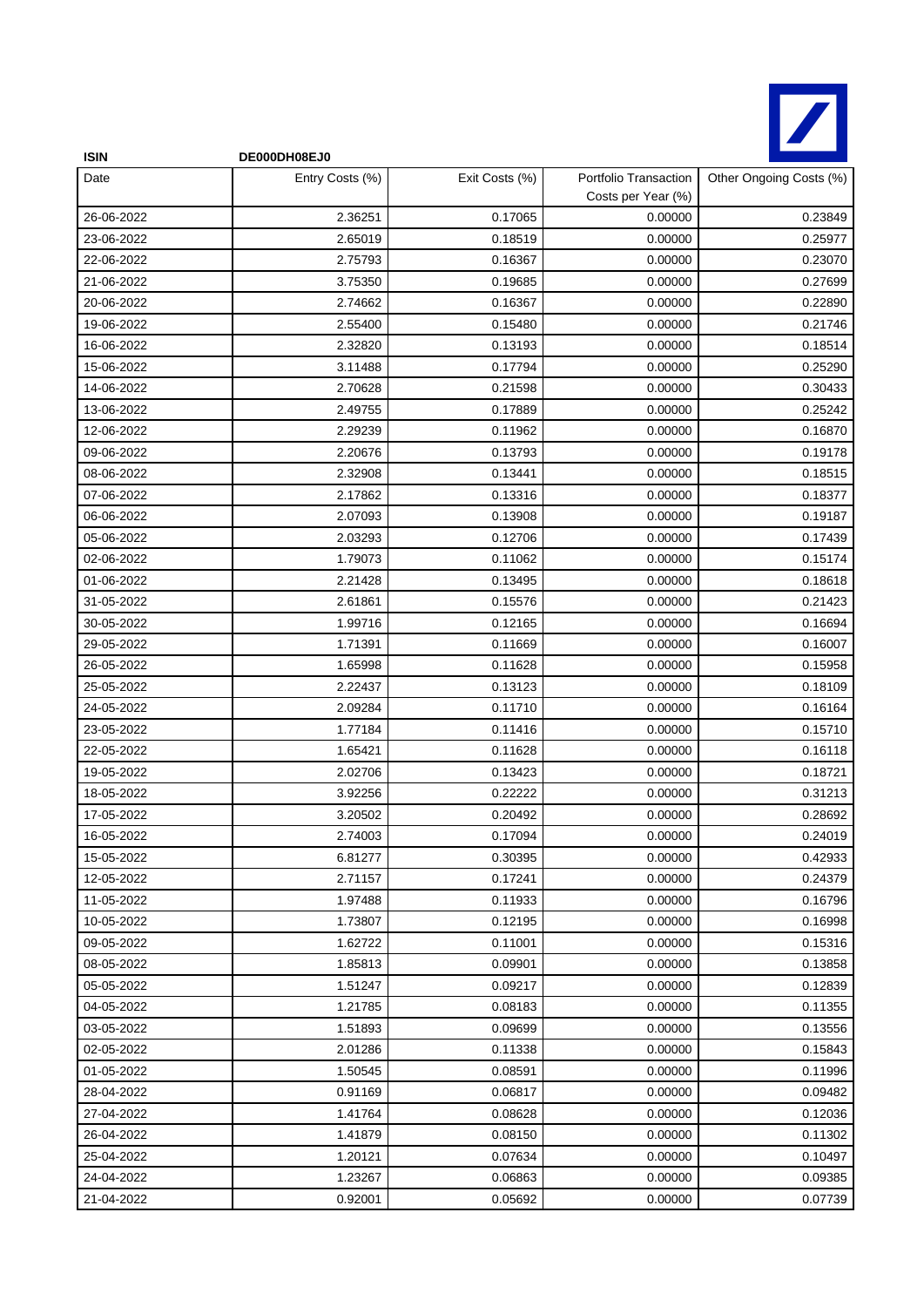| 20-04-2022 | 0.97829 | 0.05737 | 0.00000 | 0.07715 |
|------------|---------|---------|---------|---------|
| 19-04-2022 | 0.99142 | 0.05893 | 0.00000 | 0.07990 |
| 18-04-2022 | 0.77912 | 0.04950 | 0.00000 | 0.06733 |
| 13-04-2022 | 0.81243 | 0.05045 | 0.00000 | 0.06787 |
| 12-04-2022 | 0.78069 | 0.05107 | 0.00000 | 0.06920 |
| 11-04-2022 | 0.90513 | 0.05543 | 0.00000 | 0.07487 |
| 10-04-2022 | 0.93982 | 0.05790 | 0.00000 | 0.07784 |
| 07-04-2022 | 0.97728 | 0.06231 | 0.00000 | 0.08406 |
| 06-04-2022 | 1.07350 | 0.06494 | 0.00000 | 0.08749 |
| 05-04-2022 | 1.05687 | 0.06592 | 0.00000 | 0.08869 |
| 04-04-2022 | 1.08905 | 0.06452 | 0.00000 | 0.08615 |
| 03-04-2022 | 1.03013 | 0.06410 | 0.00000 | 0.08518 |
| 31-03-2022 | 1.06519 | 0.06293 | 0.00000 | 0.08335 |
| 30-03-2022 | 1.04248 | 0.06369 | 0.00000 | 0.08385 |
| 29-03-2022 | 1.04631 | 0.06729 | 0.00000 | 0.08863 |
| 28-03-2022 | 1.06425 | 0.06702 | 0.00000 | 0.08930 |
| 27-03-2022 | 1.15435 | 0.06188 | 0.00000 | 0.08248 |
| 25-03-2022 | 0.90276 | 0.05531 | 0.00000 | 0.07359 |
| 24-03-2022 | 0.98228 | 0.05977 | 0.00000 | 0.07963 |
| 23-03-2022 | 1.02300 | 0.06427 | 0.00000 | 0.08544 |
| 22-03-2022 | 1.08924 | 0.06502 | 0.00000 | 0.08656 |
| 21-03-2022 | 1.02580 | 0.06427 | 0.00000 | 0.08503 |
| 18-03-2022 | 1.07297 | 0.06215 | 0.00000 | 0.08219 |
| 17-03-2022 | 0.89065 | 0.05999 | 0.00000 | 0.07949 |
| 16-03-2022 | 1.05419 | 0.06640 | 0.00000 | 0.08849 |
| 15-03-2022 | 1.08842 | 0.06098 | 0.00000 | 0.08111 |
| 14-03-2022 | 0.94810 | 0.05189 | 0.00000 | 0.06925 |
| 11-03-2022 | 0.75280 | 0.04587 | 0.00000 | 0.06111 |
| 10-03-2022 | 0.84746 | 0.04895 | 0.00000 | 0.06483 |
| 09-03-2022 | 0.65500 | 0.03918 | 0.00000 | 0.05238 |
| 08-03-2022 | 0.64200 | 0.04211 | 0.00000 | 0.05663 |
| 07-03-2022 | 0.63411 | 0.04468 | 0.00000 | 0.06017 |
| 04-03-2022 | 0.86649 | 0.05780 | 0.00000 | 0.07669 |
| 03-03-2022 | 1.04222 | 0.06297 | 0.00000 | 0.08306 |
| 02-03-2022 | 1.01933 | 0.05977 | 0.00000 | 0.07895 |
| 01-03-2022 | 1.05992 | 0.06868 | 0.00000 | 0.08940 |
| 28-02-2022 | 1.11932 | 0.07468 | 0.00000 | 0.09767 |
| 25-02-2022 | 1.01939 | 0.06925 | 0.00000 | 0.09044 |
| 24-02-2022 | 0.80771 | 0.05924 | 0.00000 | 0.07696 |
| 23-02-2022 | 1.33822 | 0.07899 | 0.00000 | 0.10166 |
| 22-02-2022 | 1.27000 | 0.07599 | 0.00000 | 0.09792 |
| 21-02-2022 | 1.21158 | 0.07698 | 0.00000 | 0.09893 |
| 18-02-2022 | 1.31606 | 0.07862 | 0.00000 | 0.10096 |
| 17-02-2022 | 1.10159 | 0.08110 | 0.00000 | 0.10427 |
| 16-02-2022 | 1.66306 | 0.10604 | 0.00000 | 0.13601 |
| 15-02-2022 | 1.89831 | 0.10309 | 0.00000 | 0.13266 |
| 14-02-2022 | 1.77433 | 0.10560 | 0.00000 | 0.13614 |
| 11-02-2022 | 2.28009 | 0.14620 | 0.00000 | 0.18737 |
| 10-02-2022 | 2.29968 | 0.13774 | 0.00000 | 0.17563 |
| 09-02-2022 | 2.32720 | 0.14327 | 0.00000 | 0.18300 |
| 08-02-2022 | 2.65257 | 0.16181 | 0.00000 | 0.20696 |
| 07-02-2022 | 2.68616 | 0.17794 | 0.00000 | 0.22720 |
| 04-02-2022 | 2.69711 | 0.18657 | 0.00000 | 0.23742 |